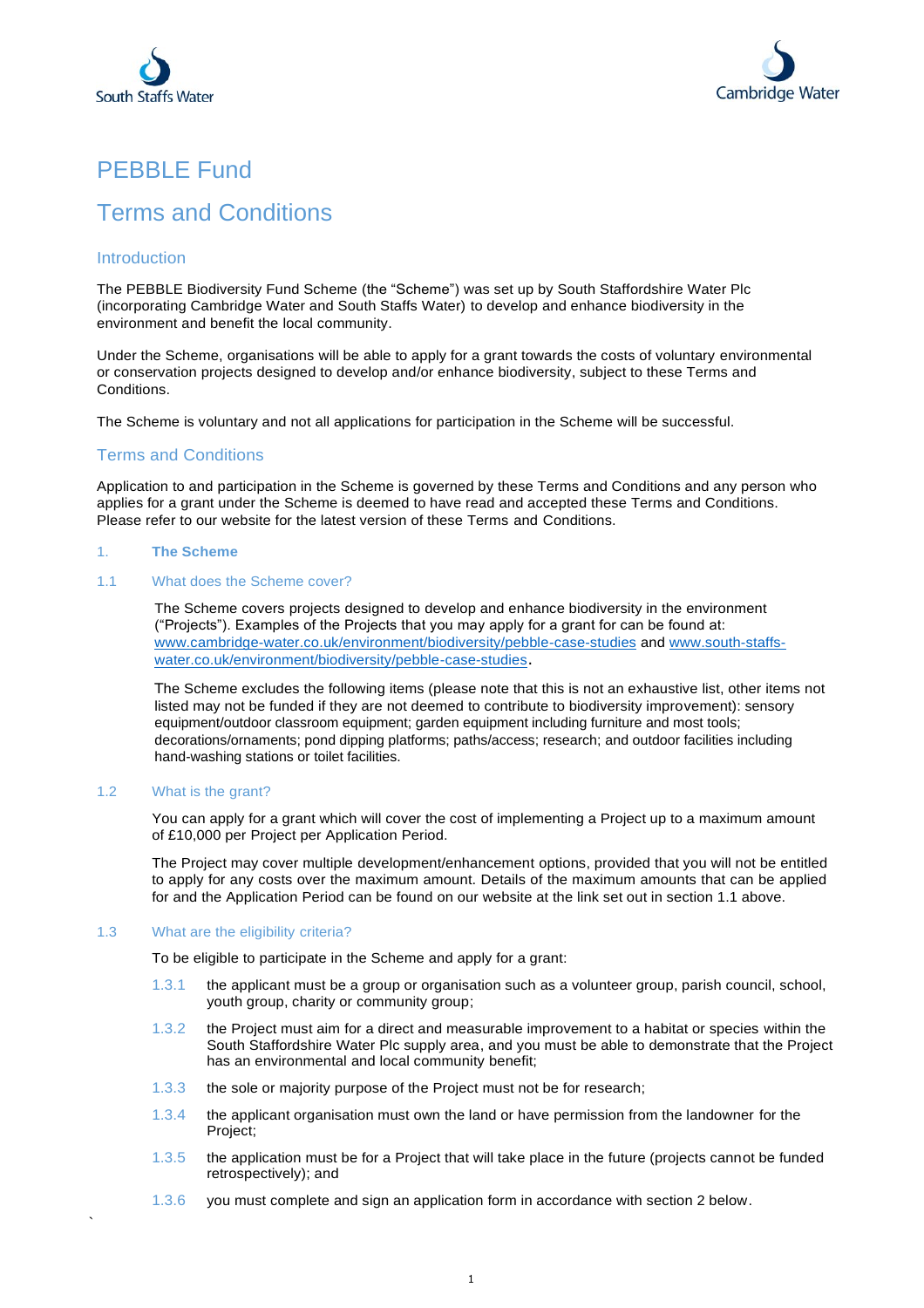



These criteria may be updated or changed from time to time in accordance with the application form.

#### 1.4 Will I receive a grant if I meet the eligibility criteria?

Projects that demonstrably aim for a direct and measurable improvement to a habitat or species with those showing the highest quality of biodiversity improved, and which have benefits for the local community as a whole, are more likely to be successful. However, we cannot guarantee that your application to the Scheme will be successful.

We reserve the right to decline an application if it fails to meet the eligibility criteria or if we are unable to provide funding, regardless as to whether or not the application meets the eligibility criteria. An inability to provide funding may arise if we receive a lot of applications in an Application Period.

# 1.5 Can I apply to other organisations for a grant?

Nothing in these Terms and Conditions prevents you from applying to other organisations for a grant and we may encourage you to seek 'match funding' (for example, we may offer to fund 50% of the Project whilst another organisation funds the remaining 50%). However, you will not be eligible to receive a grant from us under the Scheme if another organisation provides you with a grant (or any other form of financial assistance) for the Project (or any item of it) which is also being funded by us ("Double Funding").

If your application has been successful under the Scheme, you may apply to another organisation for match funding but must not seek Double Funding as this could invalidate your grant under the Scheme and result in us requiring you to repay to us the grant in full. If your application has not been successful under the Scheme, you may apply to another organisation for a grant.

#### 2. **Application to the Scheme**

#### 2.1 Who can apply?

If the eligibility criteria is satisfied, then you are eligible to apply to participate in the Scheme. Please note that planning permissions or other consents may be required for your Project – please consult with the Environment Agency or relevant authority to seek advice before submitting your application.

# 2.2 How do I apply?

`

If you would like to apply to participate in the Scheme, you must complete the PEBBLE application form and provide all information requested in the form. The form can be accessed at www.cambridgewater.co.uk/pebble and [www.south-staffs-water.co.uk/pebble.](http://www.south-staffs-water.co.uk/pebble) The form must be submitted to us in accordance with the instructions in the form.

Our Advisors are available to assist with your application, but are not responsible for the accuracy of the information in, or the submission of, your application form. We reserve the right to request from you any further information reasonably required to support your application. We will be unable to assess your application until you have provided all information requested.

#### 2.3 How many applications can I make?

You are entitled to make one application per Project per Application Period, subject to these Terms and Conditions. You may make more than one application provided that each application is for a substantially different Project (which shall be determined by South Staffordshire Water Plc and the decision shall be final) and provided that, if you have previously received a grant from us for a Project, you have completed in full the Project to which that previous grant applied.

## 2.4 How do I know if I have been successful or not?

Once you have completed and submitted the Scheme application form we will notify you if your application has been successful or not within 90 days of the closing date for the applications. If we notify you that your application has been successful then a contract will be formed between you and us on the basis of your application form and these Terms and Conditions and in accordance with any information or conditions set out in such notification by you signing and returning a copy of the notification to us.

If you have any queries on your application or if you have any concerns about our decision regarding your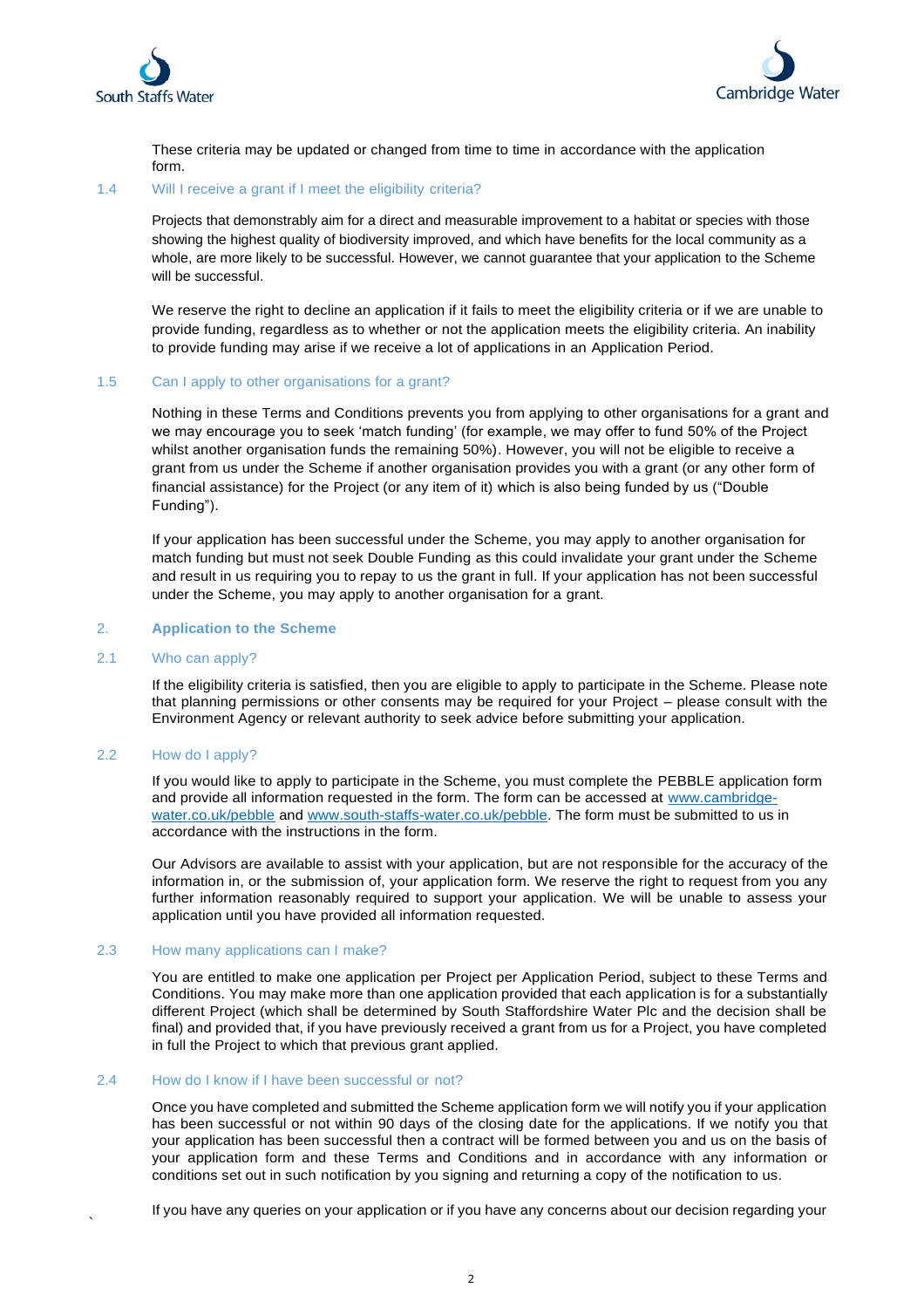



application please email us at [jenniferthomas@south-staffs-water.co.uk.](mailto:catchment.management@south-staffs-water.co.uk)

# 3. **Your Project**

## 3.1 When can I commence my Project?

You should only commence your Project once you have received written confirmation from us that your application has been successful and with effect from the date that we notify you (we may agree an early date at our discretion, such agreement will be notified to you in writing). If you choose to start any work in connection with a Project prior to such confirmation from us, you run the risk of not being entitled to a grant payment.

Please note that once your application for your Project has been accepted by us, you cannot change your Project or any part of it (including any items or works and the addition or removal of any items or works) without our prior written consent to such changes. If for any reason you need to change any part of your Project, you must notify us in writing of the proposed change and the reasons therefor and await our written consent before implementing such changes. A failure to obtain our consent to such changes could invalidate your grant.

#### 3.2 Do I need to do anything else before I commence my Project?

You should check with the Environment Agency (or relevant authority) if consent for your Project is required (for example, if your Project location is situated in a National Park). Prior to the commencement of your Project you will need to ensure that you have obtained:

- 3.2.1 where a Project is being undertaken on land owned by someone other than you, the landowner's permission;
- 3.2.2 all necessary permissions (including planning permissions), consents, licences and authorisations to undertake the Project and any associated works;
- 3.2.3 guidance from the Environment Agency and Natural England for the implementation of your Project and any associated works, where applicable; and
- 3.2.4 anyfurther permissions, approvals and consents as reasonably requested by us, unless otherwise agreed by a South Staffordshire Water Plc Advisor.

We shall not be liable for any losses incurred by you as a consequence of your failure to comply with this clause 3.2.

#### 3.3 Implementing your Project

`

Once you have obtained all required consents and guidance in accordance with section 3.2 above, you will need to implement the Project as set out in your application form and in accordance with the following criteria:

- 3.3.1 you must spend the grant only on the approved Project as described in your application; and if a partial grant was provided, you must still achieve the objectives stated in your application, through efficiencies or other sources of funding;
- 3.3.2 you must implement the Project in accordance with your application form and in accordance to the conditions (if any) specified to you by us;
- 3.3.3 you must notify us of any issues or delays on the agreed Project within a timely manner;
- 3.3.4 the installation of any equipment or undertaking of work required for your Project must take place on land that you either own, lease or have permission to install/work on;
- 3.3.5 you must ensure that the area on which any equipment (or other improvement) is to be situated or installed is suitable;
- 3.3.6 you may choose to do the works yourself or use a third party you will be responsible to that third party, including for all payments to any third party that you use;
- 3.3.7 you must ensure that all equipment is of satisfactory quality and fit for;
- 3.3.8 you must ensure that all works are carried out in a workmanlike manner with reasonable skill and care and all relevant authorities are notified, where applicable;
- 3.3.9 you must at all times comply with, and ensure that the Project and any equipment and works comply with, all planning permissions and all applicable laws, regulations, codes of practice,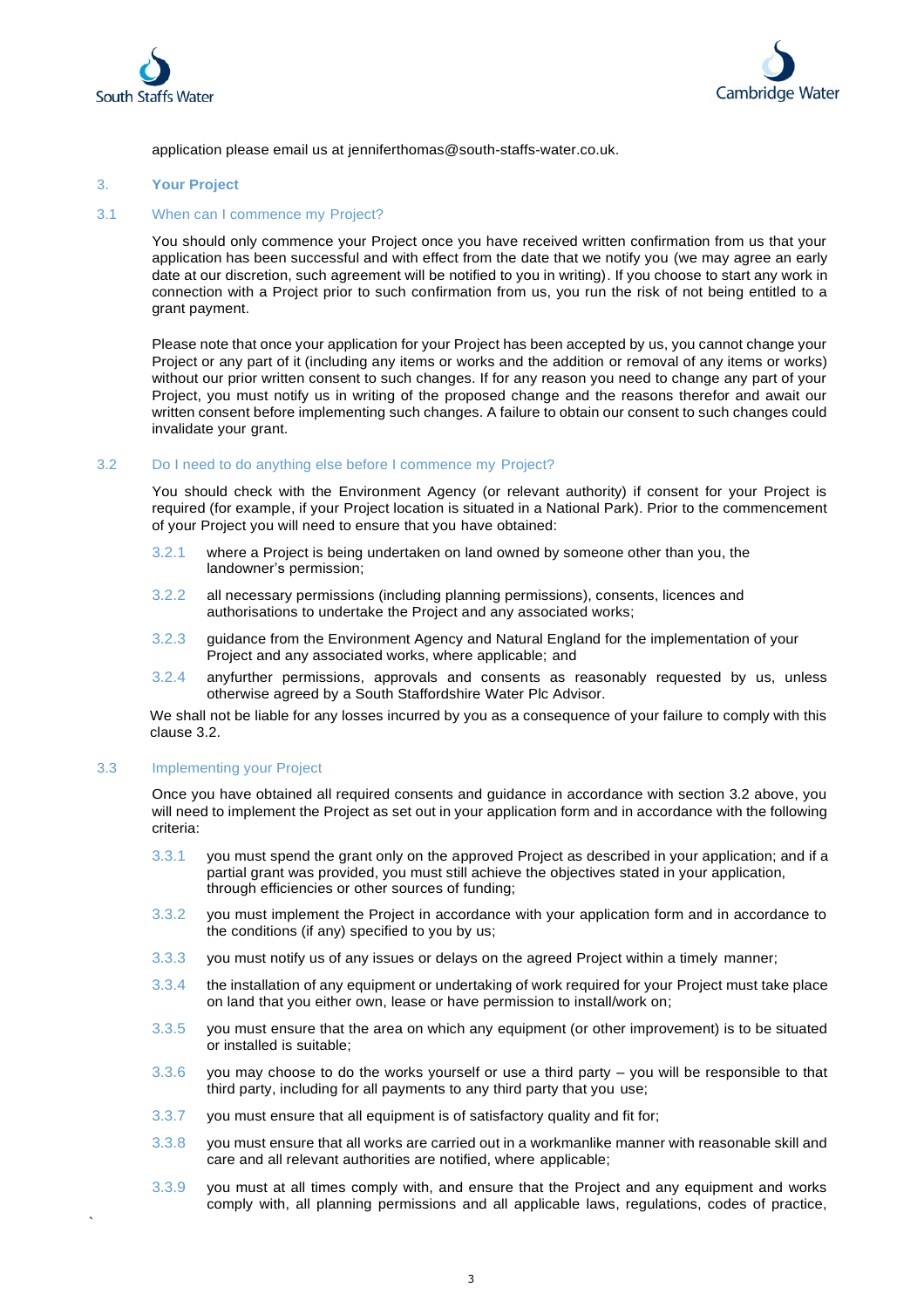



industry guidance and standards in force from time to time, including all applicable:

- 3.3.9.1 British Standards;
- 3.3.9.2 environmental legislation and guidance and codes of practice issued by the Environment Agency; and
- 3.3.9.3 Health and Safety legislation and codes of practice issued by the Health & Safety Executive (HSE) (and you are responsible for any required notifications to the HSE for construction works);
- 3.3.10 you must collect and maintain all supporting documents and evidence relating to the Project for a period of five (5) years from the date the Project is approved in accordance with section 3.5 below, including:
	- 3.3.10.1 all invoices and payment receipts (which must be addressed to you and not dated prior to the date notified to you in accordance with section 3.1 above – you will not be entitled to claim (or may be required to repay) any payments in breach of this requirement) or other financial records of the spending associated with the Project;
	- 3.3.10.2 all consents, planning permissions, licences and authorisations, and any relevant certificates;
	- 3.3.10.3 photographic evidence demonstrating the implementation of the Project in accordance with these Terms and Conditions (including before, during and after photographs taken from the same position); and
	- 3.3.10.4 any further documentation as requested by us; and
- 3.3.11 for a Project which has a duration of six (6) weeks of longer, you must provide monthly progress reports detailing your monthly and accrued expenditure, and provide evidence of how the grant is being spent;
- 3.3.12 you must promptly inform us in writing of any changes to your Project or any of the details set out in your application form.

## 3.4 Risk in your Project

`

You acknowledge and agree that you are undertaking the Project at your own cost, expense and risk and that we have no liability in respect of the Project other than to make the grant payment to you in accordance with the eligibility requirements in these Terms and Conditions.

#### 3.5 Completion of your Project

Once you have completed your Project, you will need to notify us and provide us with all of the supporting documents and evidence set out in section 3.3.10 above, together with such other documents and information that we may reasonably request in order to verify that the Project has been completed in accordance with these Terms and Conditions, within three (3) months of the agreed Project completion date. A failure to provide all supporting information and evidence may result in us requiring you to repay the grant (in whole or part).

All work must be completed no later than fifteen (15) months from the date of receiving the grant (or the first payment of the grant as the case may be). We may at our sole discretion extend the period for completion if the Project is delayed by an event or circumstances which we consider to be beyond your reasonable control.

We will then arrange with you a time and date to visit the Project location to inspect the Project. If we are satisfied that you have completed the Project in accordance with these Terms and Conditions, we will provide you with written confirmation.

In the event that you have completed or expect to complete the Project without spending the whole grant amount, you may write to us with your with proposal for how you could use the remaining amount to enhance or extend the Project. It is at our absolute discretion whether or not to accept your proposal (such decision shall be final). Unless we have agreed otherwise, upon completion of the Project, you must promptly repay to us any amount of the grant which was not required for the approved Project.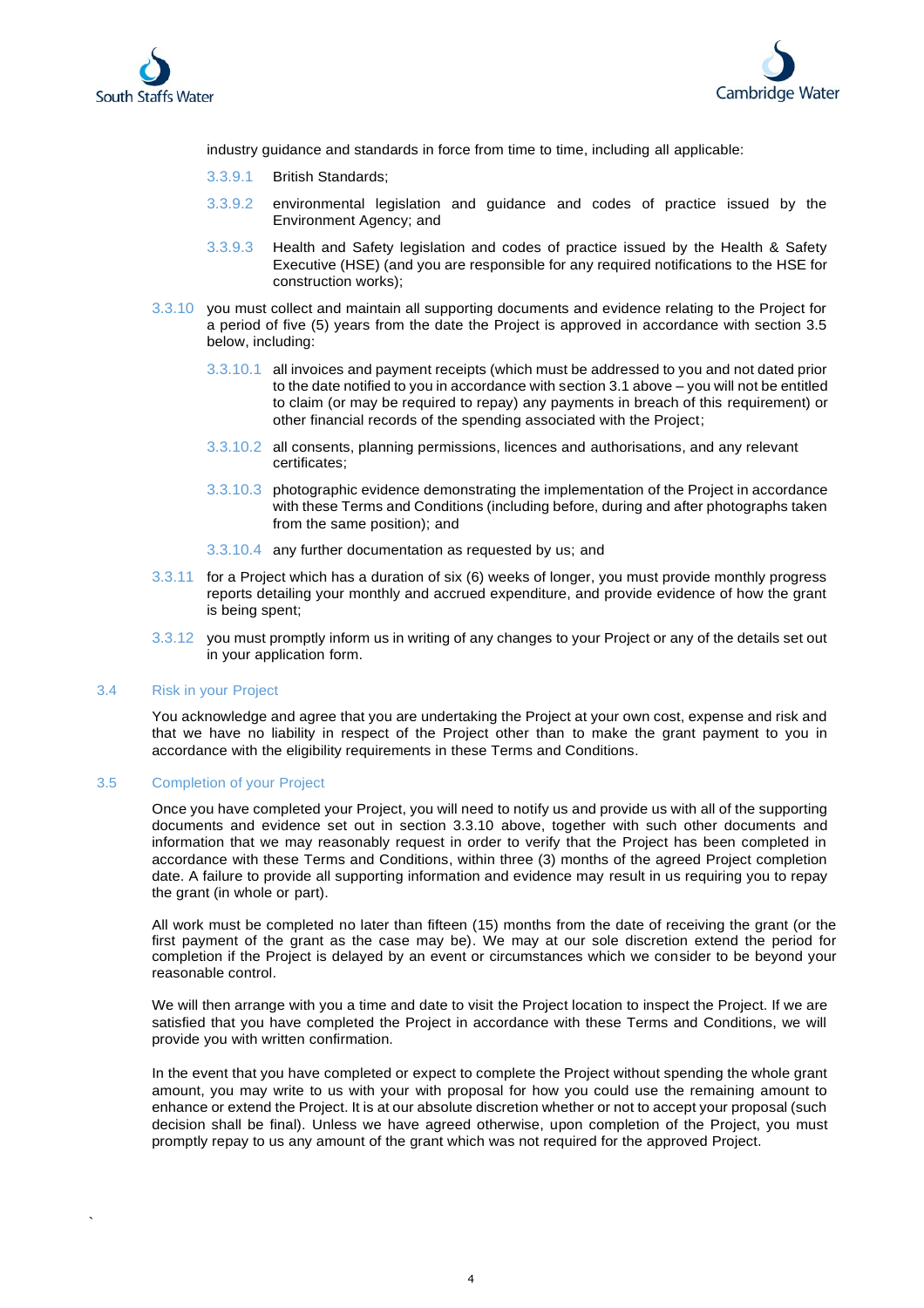



# 3.6 Your continuing obligations

You will, at your cost and expense, ensure that any and all equipment installed as part of your Project:

- 3.6.1 is properly maintained in accordance with the manufacturer's instructions and all applicable laws; and
- 3.6.2 remains in operation for its intended purpose on the Project location.

A failure to comply with this section 3.6 may result in us requiring the repayment of the grant payment (in whole or part).

#### 4. **Our rights and obligations**

#### 4.1 Payment of the grant

Subject to our written confirmation that your application to the Scheme has been successful in accordance with section 2.4 above:

- 4.1.1 you shall complete and return to us a bank details form; and
- 4.1.2 subject to receipt of your bank details and any further information which we may reasonably request, we will (at our discretion) either:
	- a) pay to you the agreed grant amount within ninety (90) days from the date of our written confirmation that the Project application has been successful; or
	- b) pay the grant in instalments according to your Project plan on the basis of appropriate milestones being achieved, with the first of the payments being made within ninety (90) days of our written confirmation that the Project application has been successful.

If you fail to complete the Project in accordance with these Terms and Conditions, we reserve the right to require you to repay the grant (in whole or part). All payments are subject to administrative checks and other controls we consider necessary to protect the Scheme.

## 4.2 Repayment of the grant

We reserve the right to require you to repay back the grant (in whole or part) if you are in breach of these Terms and Conditions or if you become bankrupt or insolvent or are prosecuted for any environmental offence.

## 4.3 Monitoring and Inspection

During the course of the Project, we may undertake on-the-spot inspections to check the progress of the Project and compliance with these Terms and Conditions. You must allow us (and our Advisors) or procure on our behalf, access to the Project location to inspect the Project and any works. A failure to do so may result in us requiring you to repay the grant (in whole or part).

During the course of the Project, you are required to respond to communications from us and our Advisors, failure to do so may result in us requiring you to repay the grant (in whole or part) and any agreed Projects will be terminated with immediate effect.

Following the completion of your Project, we reserve the right to monitor and inspect the environmental and community benefits as a result of your Project. You will provide all co-operation that we reasonably request to do this, including allowing us, or procuring on our behalf, access to the Project location and the equipment installed as part of your Project once a year on prior notice.

#### 4.4 Confidentiality and publicity

`

We will keep any confidential information that you disclose to us confidential for as long as it remains confidential and is not in the public domain, or unless you inform us that we may disclose it. However, this is subject to any regulatory or statutory disclosures that we are required to make, including the reporting of any compliance breaches to the Environment Agency.

We will use the information you provide in connection with your application to determine your eligibility to receive the grant and to improve our knowledge and understanding of biodiversity matters in our supply area.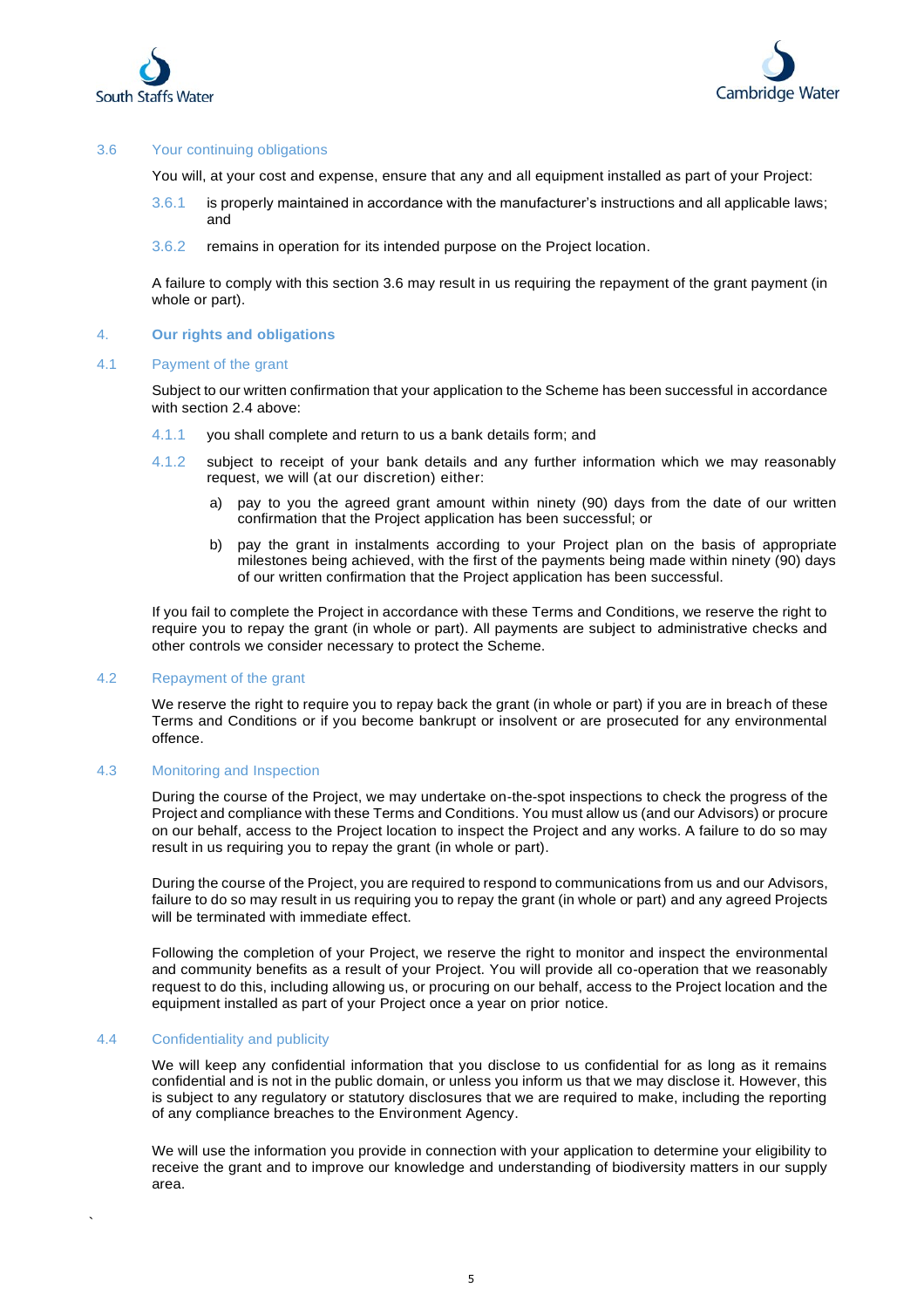



We reserve the right to use the Project and the information that you provide in your progress reports in our publicity and promotional media, including the names of the organisations involved.

#### 4.5 Additional conditions

We reserve the right to add certain conditions to individual projects, which shall be notified separately.

#### 5. **Withdrawal and Termination**

#### 5.1 Withdrawal of the Scheme

We reserve the right to withdraw the Scheme at any time. If your application has been approved by us, then we will notify you of any withdrawal of the Scheme and:

- 5.1.1 if you have not yet commenced any actions in connection with your Project, then we may terminate your participation in the Scheme and you will no longer be entitled to the payment of the grant; or
- 5.1.2 if you have commenced any part of the Project, then we will allow you to complete the Project and claim payment of the grant in accordance with these Terms and Conditions.

#### 5.2 Termination of your participation in the Scheme

We may upon written notice to you postpone, withdraw or terminate with immediate effect your participation in the Scheme, if you:

- 5.2.1 receive any 'double funding' in respect of a Project (or any item);
- 5.2.2 commit any material or persistent breach of these Terms and Conditions and in the case of such a breach that is capable of remedy fail to remedy that breach within fourteen (14) days (or such other timeframe we may reasonably require) from the date of written notice to you giving details of the breach and requiring it to be remedied;
- 5.2.3 provide false or misleading information or commit any act of fraud (including using the grant for any other purpose);
- 5.2.4 commit any act or omission, or make any statement or otherwise behave in any manner, which may result in any harm or damage to our reputation or the operation of our business;
- 5.2.5 behave in an aggressive or inappropriate manner towards any staff or contractors of South Staffordshire Water Plc;
- 5.2.6 become bankrupt or insolvent; or
- 5.2.7 are prosecuted for any environmental offence.

Without prejudice to any of our rights or remedies (whether under these Terms and Conditions or otherwise) if you are in breach of any of these Terms and Conditions, you will promptly remedy the breach at your own expense to ensure compliance with these Terms and Conditions unless we have notified you of the termination or withdrawal of your participation in the Scheme.

#### 5.3 Consequences of Withdrawal or Termination

- 5.3.1 On the termination of the Scheme (or your participation in the Scheme), you will cease to be entitled to any grant payment, save as set out in section 5.1.2 above, and repay to the grant (in whole or part) to us.
- 5.3.2 Save as expressly set out in these Terms and Conditions, the withdrawal of the Scheme or the termination of your participation in the Scheme will not prejudice or affect any right, power or remedy which has accrued or will accrue to either party prior to or after such withdrawal or termination. The provisions in these Terms and Conditions which expressly or impliedly have effect after termination will continue to be enforceable notwithstanding termination.

# 6. **General**

`

- 6.1 Interpretation: In these Terms and Conditions:
	- 6.1.1 references to "we", "us" or "our" means South Staffordshire Water Plc (company number: 02662742), and references to "you" or "your" means the applicant organisation, including your employees, agents and contractors;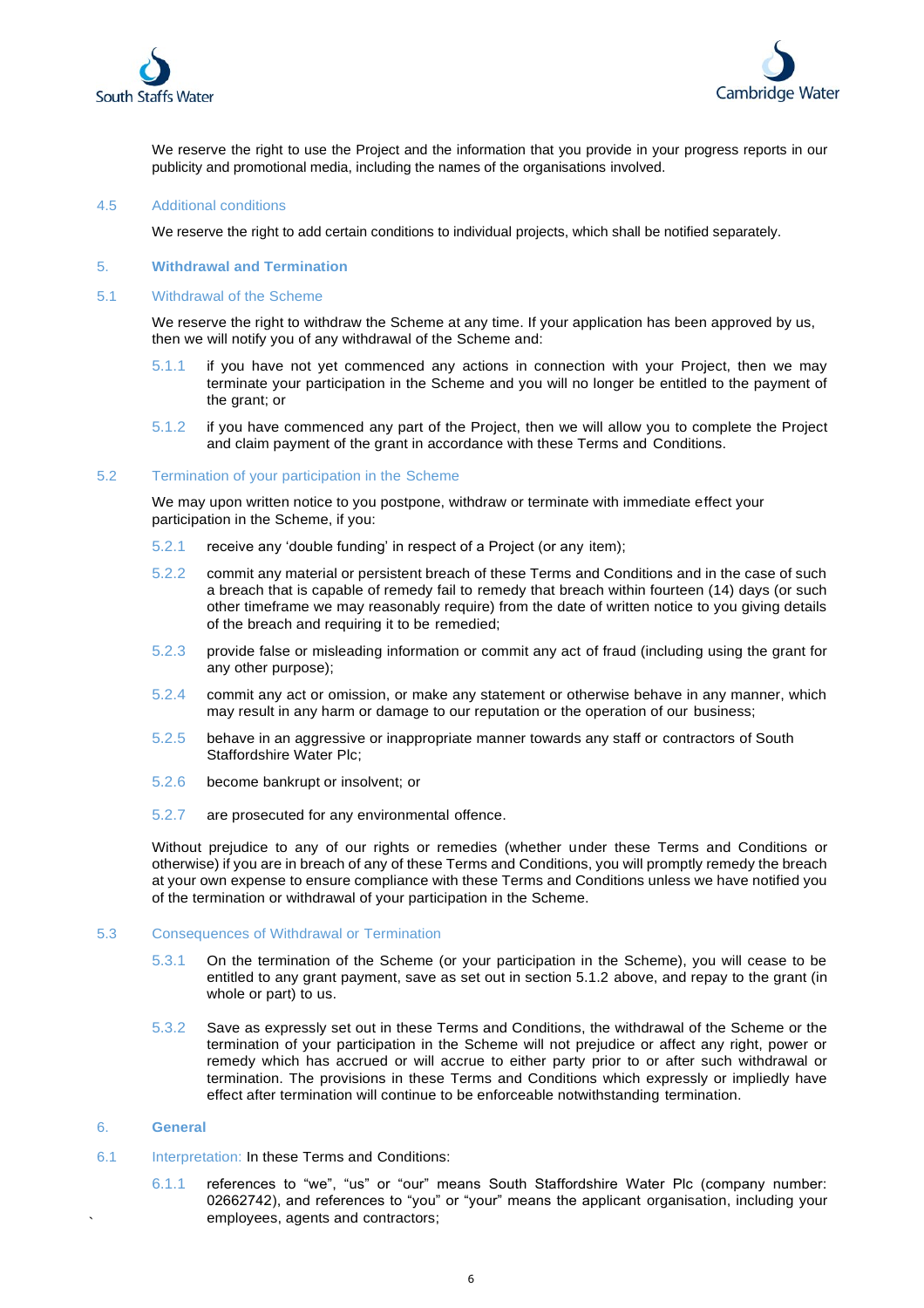



- 6.1.2 references to a "person" include any individual, body corporate, association, partnership, firm, trust, organisation, joint venture, authority or any other entity;
- 6.1.3 reference to our Advisors means any of our internal or external environmental and community advisors;
- 6.1.4 reference to an Application Period means the period during which the Scheme is open for applications, ordinarily this will be 1<sup>st</sup> May until midnight on 31<sup>st</sup> July of each year but is subject to change;
- 6.1.5 any words following the words "include", "includes", "including" or any similar words or expressions will be construed without limitation and accordingly will not limit the meaning of the words preceding them; and
- 6.1.6 an obligation on a party to procure or ensure the performance or standing of another person will be construed as a primary obligation of the first party.
- 6.2 Notices: Any formal notice required under these Terms and Conditions may be sent by pre-paid first class post or recorded delivery or delivered to or left at a party's address. Such notice will be deemed to be served at 9:00am on the third business day after the date of posting or at the time of delivery to a party's address, as applicable.
- 6.3 No Assignment: Participation in the Scheme is personal to you and you will not assign the benefit or delegate the burden or otherwise transfer any right or obligation to any other person without our prior written consent.
- 6.4 Force Majeure: A party will not be in breach of these Terms and Conditions or otherwise liable to the other party for any failure to perform or delay in performing its obligations to the extent that such failure or delay is due to any event or circumstance beyond the reasonable control of the affected party, provided that all reasonable steps are taken to mitigate the effect of such event or circumstance.
- 6.5 No Waiver: A delay in exercising or failure to exercise a right or remedy under or in connection with these Terms and Conditions will not constitute a waiver of, or prevent or restrict future exercise of, that or any other right or remedy, nor will the single or partial exercise of a right or remedy prevent or restrict the further exercise of that or any other right or remedy. A waiver of any right, remedy, breach or default will only be valid if it is in writing and signed by the party giving it and only in the circumstances and for the purpose for which it was given and will not constitute a waiver of any other right, remedy, breach or default.
- 6.6 Illegality: If any term of these Terms and Conditions is found by any court or body or authority of competent jurisdiction to be illegal, unlawful, void or unenforceable, such term will be deemed to be severed from these Terms and Conditions and this will not affect the remainder of these Terms and Conditions which will continue in full force and effect.
- 6.7 No Partnership or Agency: Nothing in these Terms and Conditions and no action taken by the parties in connection with them will create a partnership or joint venture between the parties or give either party authority to act as the agent of or in the name of or on behalf of the other party or to bind the other party or to hold itself out as being entitled to do so.
- 6.8 No Third Party Rights: The parties do not intend that any term of these Terms and Conditions will be enforceable under the Contracts (Rights of Third Parties) Act 1999 by any person.
- 6.9 Entire Agreement: These Terms and Conditions and all documents referred to herein constitute the entire agreement between the parties and supersede any prior agreement or arrangement in respect of their subject matter. You will not be able to rely on or have any remedy in respect of any misrepresentation, representation or statement (whether made by us or any other person and whether made to you or any other person) which is not expressly set out in these Terms and Conditions. Nothing in this section will be interpreted or construed as limiting or excluding the liability of any person for fraud or fraudulent misrepresentation.

# 7. **Data Protection**

`

7.1 Any personal data submitted in the application for the Scheme will be used for the purposes of assessing the application and administering the Scheme including for compliance with any legislation and regulations with regards to the Scheme. We process personal data in accordance with our privacy policy.